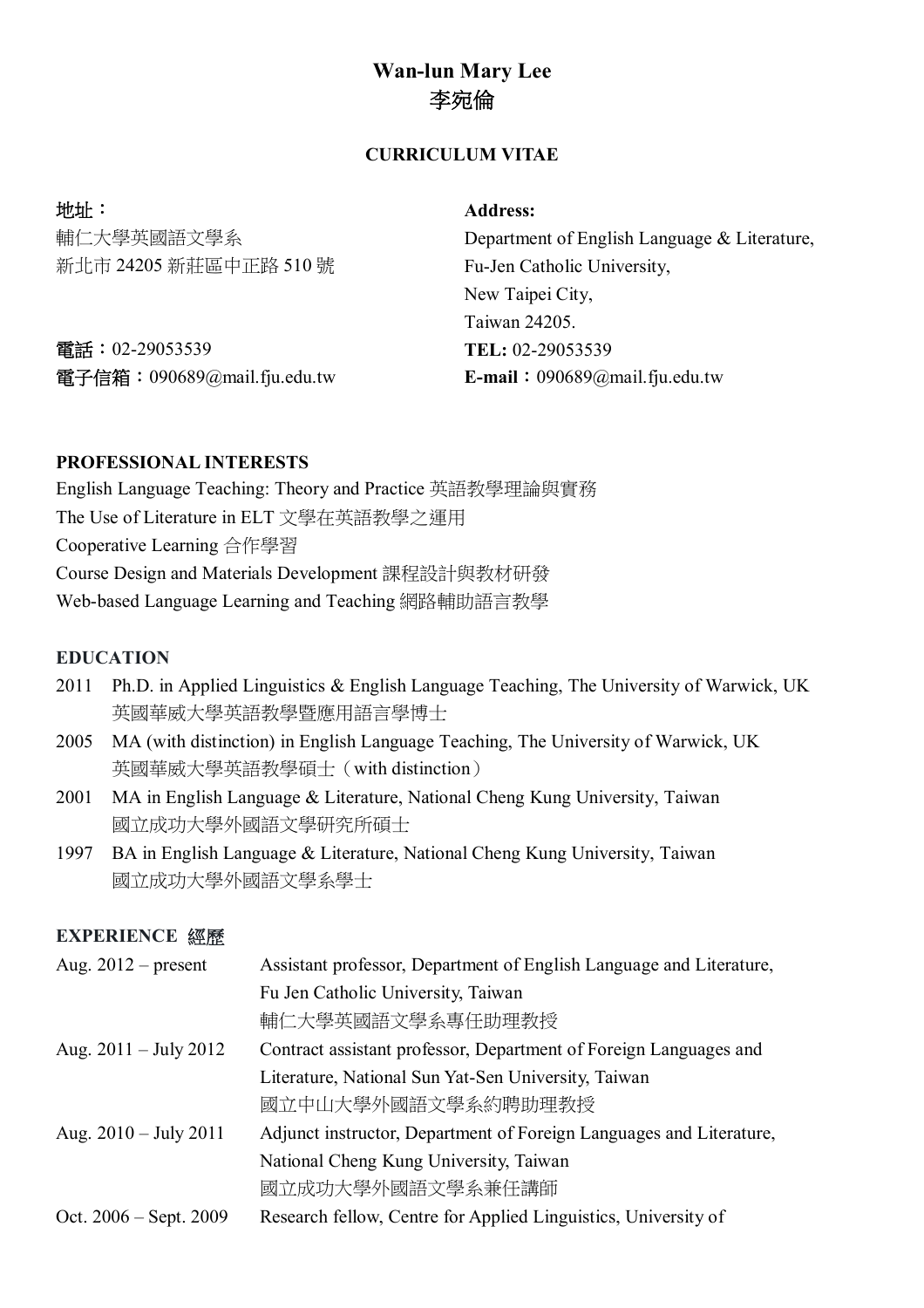|                                 | Warwick, UK                                                              |
|---------------------------------|--------------------------------------------------------------------------|
|                                 | 英國華威大學應用語言學中心研究員                                                         |
| Sept. 2005 - July 2006          | Adjunct instructor, National University of Tainan, Taiwan                |
|                                 | 國立台南大學語文教育系兼任講師                                                          |
| Aug. $2005 - \text{July } 2006$ | Adjunct instructor, National Tainan Institute of Nursing, Taiwan         |
|                                 | 國立台南護專英文科兼任講師                                                            |
| Aug. $2004 - \text{July } 2006$ | Adjunct instructor, Department of Foreign Languages and Literature,      |
|                                 | National Cheng Kung University, Taiwan                                   |
|                                 | 國立成功大學外國語文學系兼任講師                                                         |
| Aug. $2004 - \text{July } 2005$ | Adjunct instructor, Tainan University of Technology, Taiwan              |
|                                 | 台南女子技術學院應用外語系兼任講師                                                        |
| Aug. $2002 - July 2003$         | Adjunct instructor, Department of Foreign Languages and Literature,      |
|                                 | National Cheng Kung University, Taiwan                                   |
|                                 | 國立成功大學外國語文學系兼任講師                                                         |
| Aug. $2001 - July 2002$         | English teacher, Hsing Kuo High School, Taiwan                           |
|                                 | 興國高中英文科代理教師                                                              |
| Jan. $2001 -$ Jan. $2002$       | English editor, <i>Hello English</i> (monthly English learning magazine) |
|                                 | Hello English 開朗英語雜誌英文編輯                                                 |

# **PROJECTS 研究計畫**

| Aug. 2017 – June 2019 | Principle<br>Investigator<br>主持人 | <b>MOST</b><br>Research<br>Project<br>科技部專題<br>研究計畫          | A study on the practice and effects of using<br>blended literature circles with Taiwanese<br>university students<br>$(MOST106-2410-H-030-043)$<br>運用混合型文學圈模式提升台灣大學生的英<br>語閱讀興趣與能力之實施方式及成效探討                                                                                                       |
|-----------------------|----------------------------------|--------------------------------------------------------------|---------------------------------------------------------------------------------------------------------------------------------------------------------------------------------------------------------------------------------------------------------------------------------------------------|
| Aug. 2015 – May 2017  | Principle<br>Investigator<br>主持人 | <b>MOST</b><br>Research<br>Project<br>科技部專題<br>研究計畫          | A study of the current and potential use of<br>literature in University English courses in<br>Taiwan through an investigation into teachers'<br>attitudes and views about using literature in ELT<br>(MOST 104-2410-H-030-039)<br>由教師對於文學融入英語教學之態度與看法<br>探究文學作品應用於台灣的大學英語教育之<br>現況與未來             |
| Aug. 2014 - July 2015 | Principle<br>Investigator<br>主持人 | FJU Research<br>$\&$<br>Development<br>Grant<br>輔大專題研<br>究計畫 | Integrating global education and university<br>English curriculum: A study on the practice and<br>outcomes of promoting cross-cultural<br>conversations on global issues in the<br>technology-enhanced literature circle setting<br>(A0103026)<br>將全球教育融入大學英語課程: 在科技輔助文學<br>圈模式下進行與全球議題相關之跨文化對話的實 |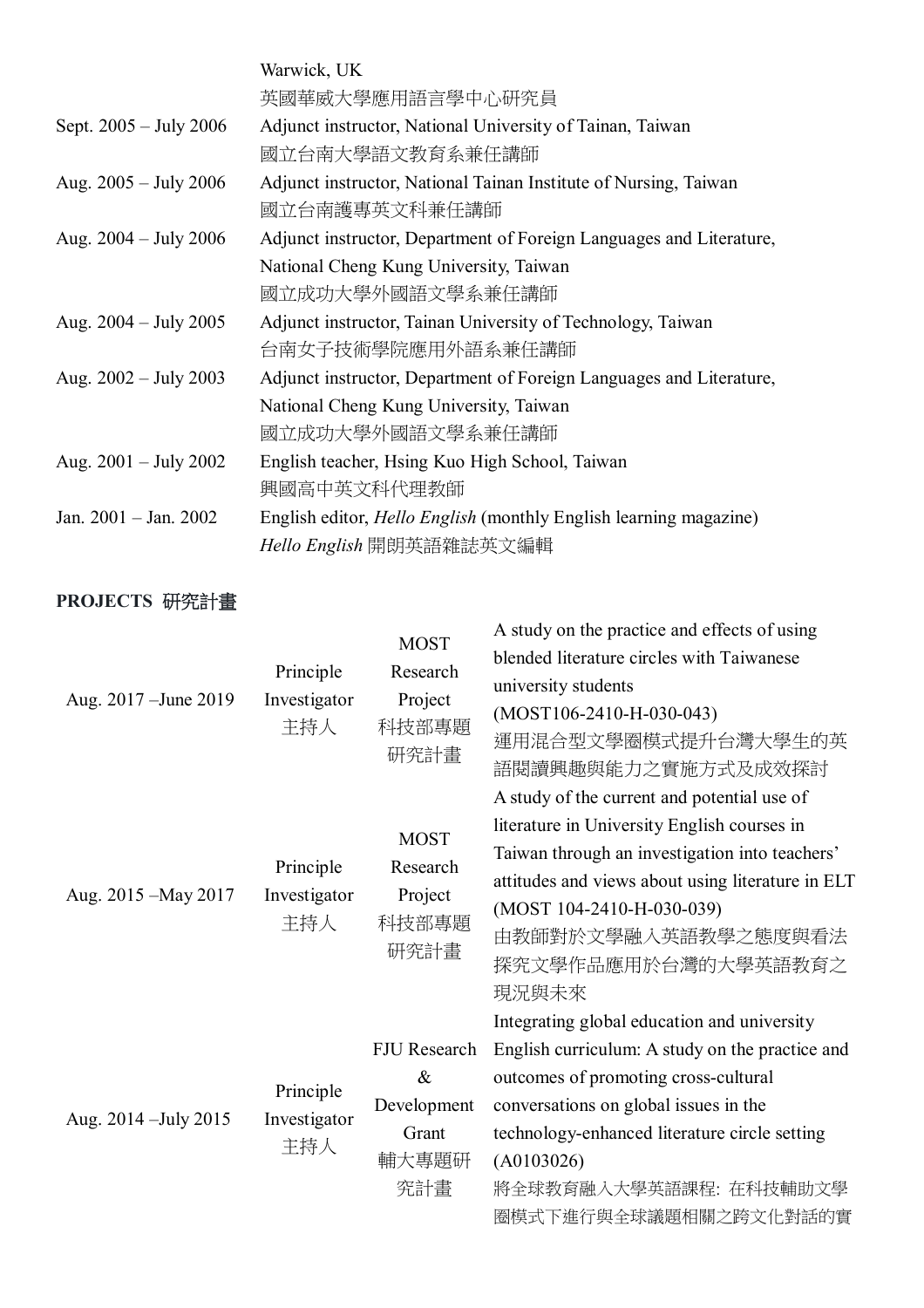# 行與成效

|                       |              |            | Creating a cross-cultural dialogue on literature: |
|-----------------------|--------------|------------|---------------------------------------------------|
|                       |              | <b>NSC</b> | A study on the approaches and outcomes of         |
|                       | Principle    | Research   | using technology-enhanced literature circles      |
| Aug. 2013 – Oct. 2014 | Investigator | Project    | with Taiwanese and Japanese EFL university        |
|                       | 主持人          | 國科會專題      | students (NSC 102-2410-H-030-058)                 |
|                       |              | 研究計畫       | 透過科技輔助之文學圈模式協助台灣與日本大學                             |
|                       |              |            | 英語學習者進行跨文化溝通與合作之實行與成效                             |
|                       |              | <b>NSC</b> | Integrating blog-assisted online extensive        |
|                       | Principle    | Research   | reading in the University English curriculum      |
| Aug. 2012 - Jan. 2013 | Investigator | Project    | (NSC 101-2410-H-030-088)                          |
|                       | 主持人          | 國科會專題      | 以部落格輔助之線上廣泛閱讀計畫應用於大                               |
|                       |              | 研究計畫       | 學英語課程之實行與成效                                       |
|                       |              |            |                                                   |

# **HONORS AND AWARDS 榮譽與獎勵**

| 2016      | Fu-Jen Flipped Classroom Teaching Award                                                    |
|-----------|--------------------------------------------------------------------------------------------|
|           | 輔仁大學翻轉教學課程獎勵                                                                               |
| 2015      | Fu-Jen Digital Teaching Material Design Award                                              |
|           | 輔仁大學數位教材獎勵                                                                                 |
| 2015      | Fu-Jen Research Award                                                                      |
|           | 輔仁大學教師及研究人員研究成果獎勵                                                                          |
| 2015      | Fu-Jen Teaching Excellence Award                                                           |
|           | 輔仁大學教學成果獎                                                                                  |
| 2014      | Fu-Jen Teaching Excellence Award                                                           |
|           | 輔仁大學教學成果獎                                                                                  |
| 2012      | Superior Teaching Performance, National Sun Yat-sen University, Taiwan                     |
|           | 國立中山大學 100 學年度第一學期與第二學期教學優良課程獎勵                                                            |
| 2008      | 華威大學研究生高等教育教學獎勵                                                                            |
|           | Postgraduate Award in Teaching and Learning in Higher Education, University of             |
|           | Warwick, UK                                                                                |
| 2007      | 英國語言學會第四十屆年會獎學金得主                                                                          |
|           | UK Scholarship, the 40 <sup>th</sup> Annual Meeting of the British Association for Applied |
|           | Linguistics (BAAL), UK                                                                     |
| 2006-2009 | 英國海外研究生獎學金得主                                                                               |
|           | Overseas Research Students Awards Scheme(ORSAS), UK                                        |
| 2006-2009 | 華威大學研究生獎學金得主                                                                               |
|           | Warwick Postgraduate Research Fellowship, UK                                               |
| 2006      | 華威大學國際學生獎學金得主                                                                              |
|           | Warwick International Postgraduate Awards, UK                                              |
| 2003      | 華威大學國際學生獎學金得主                                                                              |
|           | Warwick International Postgraduate Awards, UK                                              |
| 1999      | 斐陶斐學會榮譽會員                                                                                  |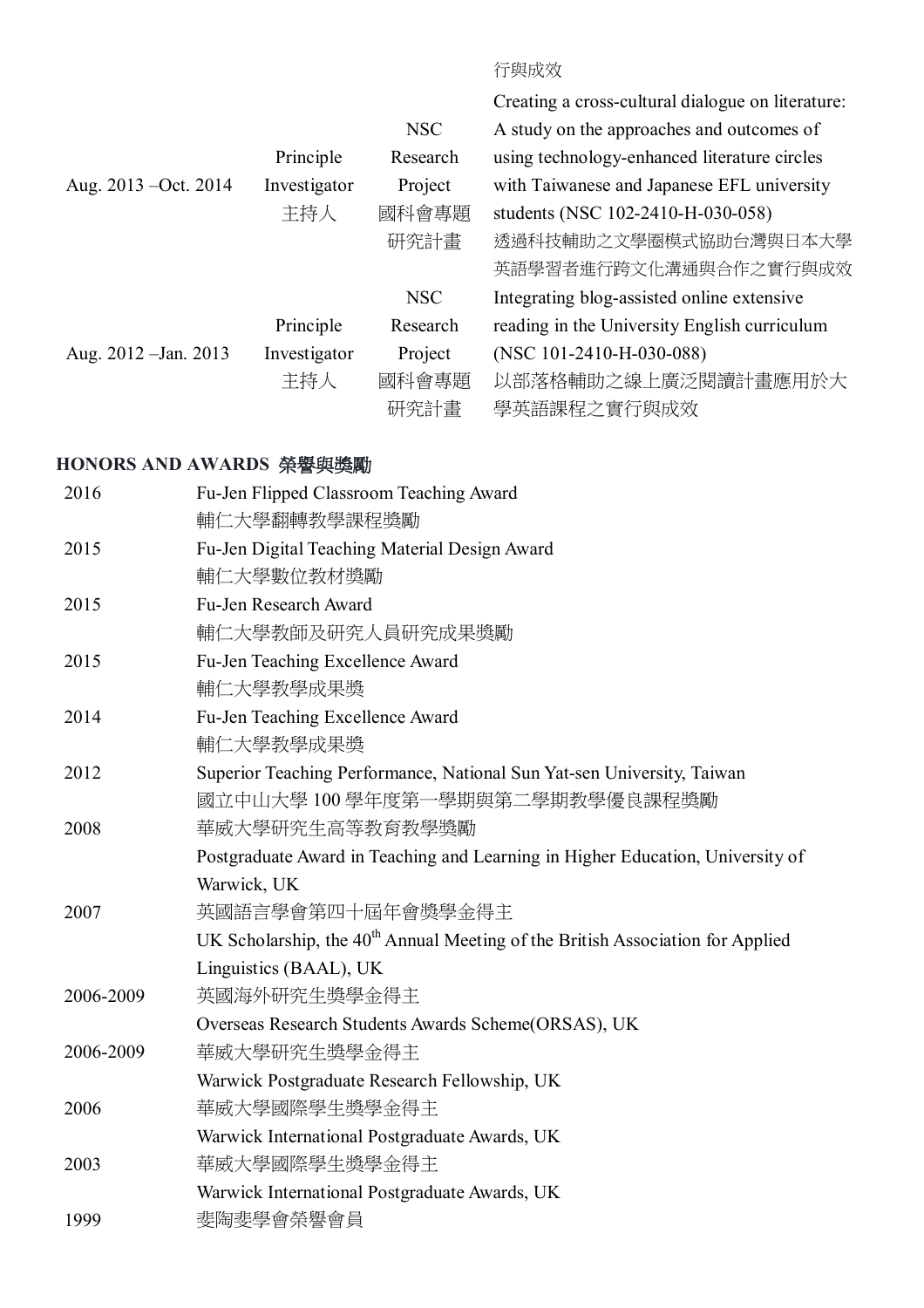Honorary member of the Phi Tau Phi Scholastic Honor Society, Taiwan 1998 彭蒙惠博士獎學金得主 Dr. Doris Brougham Scholarship, Taiwan

### **PUBLICATIONS 學術著作**

### **Journal Articles & Book Chapters 期刊及專書論文**

**Lee, Wan-lun** (2014). "Integrating Literature and Cooperative Learning in English Language Teaching". In E. Stracke (ed.). *Intersections: Applied Linguistics as a Meeting Place*. Newcastle upon Tyne, UK: Cambridge Scholars Publishing, pp. 189-207.

**Lee, Wan-lun** (2014). "Telling Stories in a World That Doesn't Fit Them: Michael Ondaatje's *The English Patient*". *International Journal of English and Literature* 5(9): 241-249.

**Lee, Wan-Lun** (2009). "A cooperative learning approach to using literature with EFL students of non-English major". *Views* 18(3):188-90.

**Lee, Wan-Lun** (2007). "Reconciling the Conflict between Story and Reality in Graham Swift's *Waterland*". *Languages, Literary Studies and International Studies: An International Journal*, 4: 15-35. 郭國禎、**李宛倫** (1999). 測驗的試題分析與教學評量,國立成功大學校刊,第一八九期,34-37 頁。

#### **Conference Proceedings 會議論文集**

**Lee, Wan-lun** (2019). *The Practice and Effects of Integrating Literature Circles and Mobile Instant-messaging Technology in ELT*. Paper presented at the 2019 Asian Conference on Language Learning. Tokyo, Japan. May 16-18, 2019.

**Lee, Wan-lun** (2018). *The Practice and Effects of Using Blended Literature Circles with EFL University Students of Non-English Major*. Paper presented at the 2018 European Conference on Language Learning. Brighton, UK. June 29-July 1, 2018.

**Lee, Wan-lun** (2017). *Teaching English Academic Writing Skills Through the Flipped Classroom Model and Team-Based Learning*. Paper presented at the 2017 Asian Conference on Technology in the Classroom. Kobe, Japan. May 11-14, 2017.

**Lee, Wan-lun** (2016). *Why Not Literature: An Investigation Into University Teachers' Perspectives of Teaching English Through Literature in the EFL Classroom.* Paper presented at the 2016 European Conference on Language Learning. Brighton, UK. June 29-July 3, 2016.

**Lee, Wan-lun** (2015). *Integrating Global Education into the University English Curriculum through Technology-Enhanced News Circles*. Paper presented at the 5<sup>th</sup> Asian Conference on Technology in the Classroom. Kobe, Japan. April 30-May 3, 2015.

**Lee, Wan-lun** (2014). *Creating a Cross-Cultural Dialogue on Literature: A Study on the Approaches and Outcomes of Using Technology-Enhanced Literature Circles with Taiwanese and Japanese EFL University Students*. Paper presented at the 4<sup>th</sup> Asian Conference on Language Learning. Osaka, Japan. April 17-20, 2014.

**Lee, Wan-lun** (2013). *The Practice and Effects of Using Weblogs to Motivate EFL Non-English Majors to Read and Write in English Online*. Paper presented at the 3<sup>rd</sup> Asian Conference on Technology in the Classroom. Osaka, Japan. April 25-28, 2013.

**Lee, Wan-lun** (2012). *The Practice and Effects of Using Blog-assisted Online Extensive Reading Programme in ELT*. Paper presented at the 45<sup>th</sup> Annual Meeting of the British Association for Applied Linguistics (BAAL). The University of Southampton, Southampton, UK. September 6-8, 2012.

**Lee, Wan-lun** (2012). *A Study on the Effects of Using Fantasy Literature with Taiwanese University Students of Non-English Major*. Paper presented at 29<sup>th</sup> International Conference on English Teaching and Learning. Taipei, Taiwan. May 19-20, 2012.

**Lee, Wan-Lun** (2011). *Developing Learner Autonomy in EFL Non-English Majors: A Literature-focused, Cooperative Learning Project*. Paper presented at the Cutting Edges Conference (Autonomy and Community in Language Learning, Teaching and Training). Canterbury, UK. July 1-2, 2011.